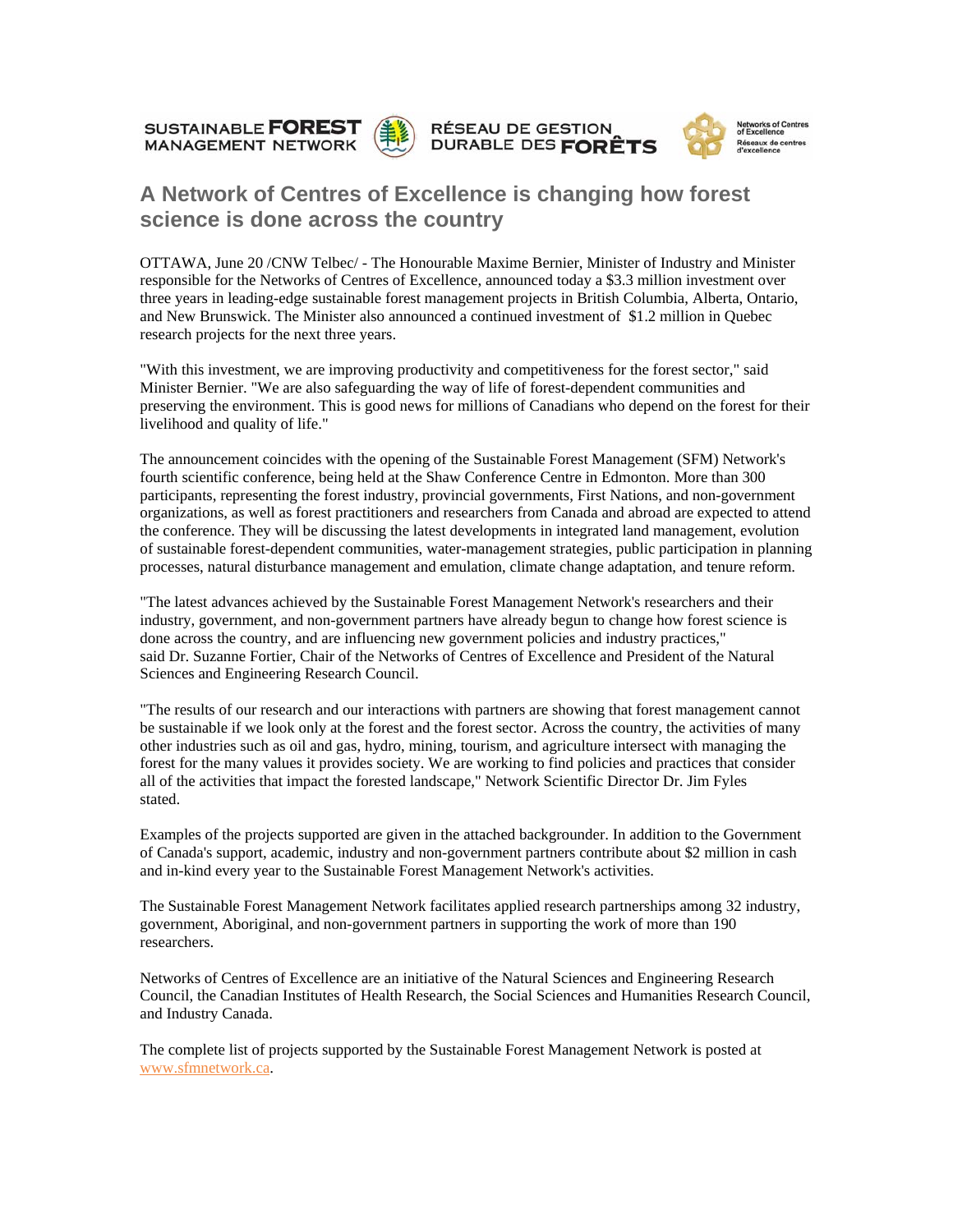The Networks of Centres of Excellence success stories are available at [www.nce.gc.ca](http://www.nce.gc.ca/).

Backgrounder ------------

Sustainable Forest Management Network New Projects (Universities West to East)

In addition to the \$1.2 million investment in Quebec researchers' continuing projects over the next three years, here are examples of the new projects supported thanks to the Government of Canada's \$3.3 million investment. All the projects were approved following strict peer review. A complete list of funded projects can be found on the Sustainable Forest Management Network Web site, [www.sfmnetwork.ca](http://www.sfmnetwork.ca/).

1. Dr. Jeremy Rayner, Professor and Chair, Department of Political Science, Malaspina University College, Nanaimo, British Columbia leads a regional research team to promote policies that better integrate different uses and values from Canada's forests in British Columbia, Alberta, and Manitoba. His project is receiving significant support from Environment Canada, Natural Resources Canada - Canadian Forest Service, the governments of Alberta, British Columbia, and Manitoba, and forward-thinking forest companies including Alberta-Pacific Forest Industries Inc., Daishowa-Marubeni International Ltd., and Weyerhaeuser Company.

Dr. Rayner will be supported by Dr. Keith Brownsey, Policy Studies, Mount Royal College; Dr. Michael Howlett, Political Science, Simon Fraser University; Dr. Darcy Mitchell, Centre for Non-Timber Resources, Royal Roads University; and Professor Chris Tollefson, Faculty of Law, University of Victoria.

2. Dr. John Innes, Professor and FRBC Chair of Forest Management, University of British Columbia leads a regional research team to find a better way to understand and manage cumulative development impacts on Treaty 8 lands. His project is receiving significant support from the Government of British Columbia, the Government of Alberta, Tembec Inc., and the Little Red River Cree Nation in Alberta.

Dr. Innes will be supported by Drs. John Nelson and Ron Trosper, University of British Columbia; Dr. James Frideres and Dr. Monique Ross, University of Calgary; and Dr. Brenda Parlee, University of Alberta, along with eight other research collaborators.

3. Dr. Thomas Maness, Associate Professor, Faculty of Forest Resources Management and Landscape Architecture, University of British Columbia will lead an inter-provincial research team to develop a new way to effectively measure the public's forest preferences. His project is receiving significant support from Environment Canada, Natural Resources Canada - Canadian Forest Service, and Canadian Forest Products Ltd.

Dr. Maness will be supported by Drs. Robert Kozak, Tim McDaniels, and Stephen Sheppard, University of British Columbia; and by Dr. Erin Bayne, University of Alberta.

4. Dr. Fangliang He, Canada Research Chair in Biodiversity and Landscape Modelling, Department of Renewable Resources, University of Alberta will lead a national research team to better safeguard the forest environment for future generations. His project is receiving significant support from Natural Resources Canada - the Canadian Forest Service, the Government of Alberta, and forward-thinking forest companies including Ainsworth Lumber Company Limited, Canadian Forest Products Ltd., Daishowa-Marubeni International Ltd., and Manning Diversified Forest Products Ltd.

He will be supported by Dr. Brian McGill, McGill University; Drs. John Spence and Felix Sperling, University of Alberta; Dr. Tim Work, Université du Québec à Montréal; and Dr. Charmaine Dean, Simon Fraser University, along with four other research collaborators.